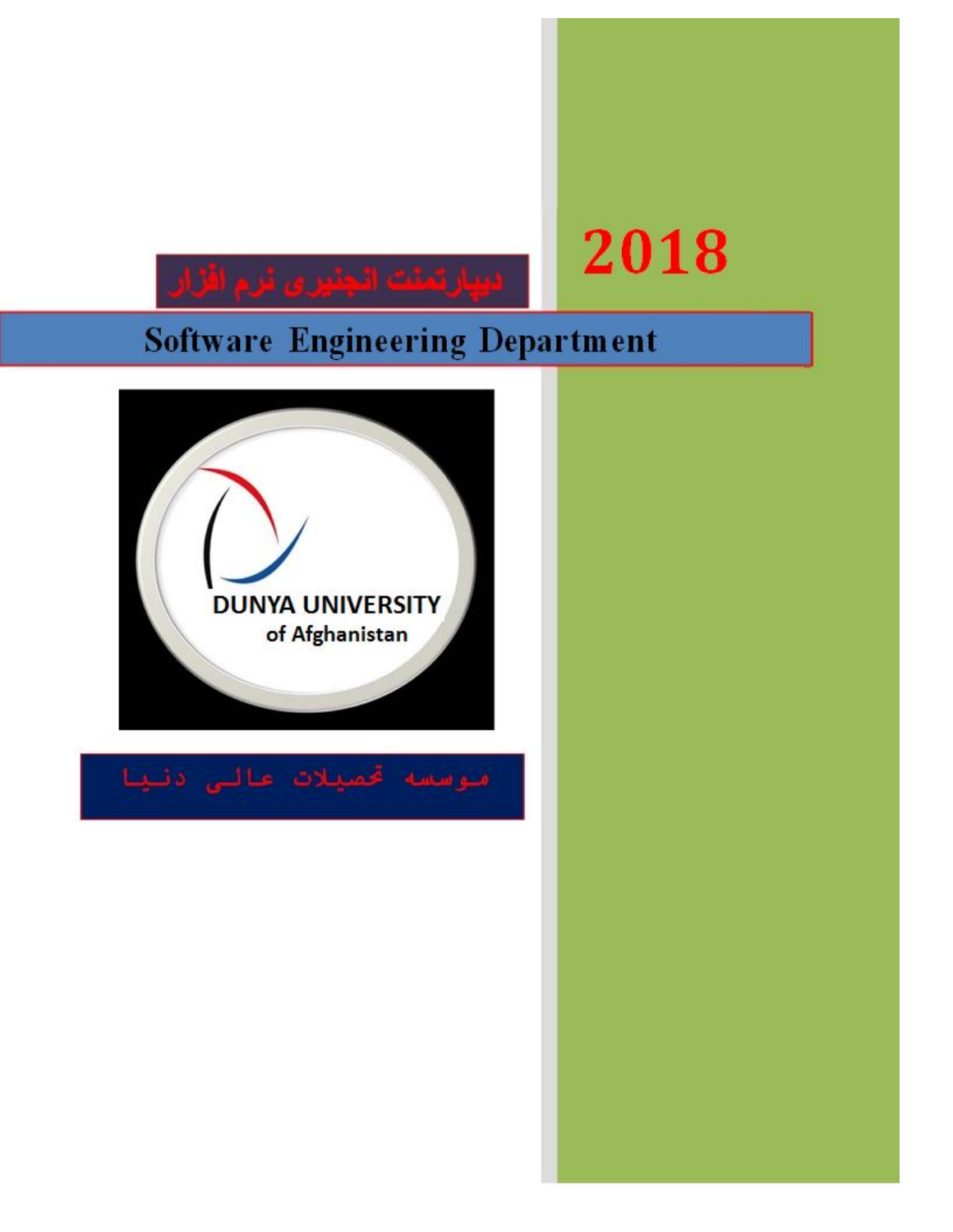#### **BS Computer Science (Soft ware Engineering) 4 years Program**

**Objectives**: To provide a sound foundation to the learners in the principal areas of Software engineering so as to equip them for future study/research, as well as enable them to take up professional industrial career after graduating.

| Semester I                |                                               |    |    |       |
|---------------------------|-----------------------------------------------|----|----|-------|
| Course#                   | <b>Title of the Subject</b>                   | P  | T  | T.C.H |
| CS101                     | Introduction to Computer Science              | 01 | 03 | 04    |
| MTH101                    | Mathematics-I                                 | 00 | 03 | 03    |
| CS102                     | <b>MS MOUS</b>                                | 03 | 00 | 03    |
| <b>ENG101</b>             | <b>English Composition</b>                    | 00 | 03 | 03    |
| HT101                     | History                                       | 00 | 02 | 02    |
| CS103                     | Introduction to Web Engineering               | 01 | 03 | 04    |
|                           | <b>Total Credit Hours</b>                     |    |    | 19    |
|                           | <b>Semester II</b>                            |    |    |       |
| Course#                   | <b>Title of the Subject</b>                   | P  | T  | T.C.H |
| CS201                     | Database-I                                    | 01 | 03 | 04    |
| CS202                     | Introduction to Programming                   | 01 | 03 | 04    |
| <b>PHY201</b>             | Physics(Optics)                               | 00 | 03 | 03    |
| <b>ENG201</b>             | <b>Business and Technical English Writing</b> | 00 | 03 | 03    |
| <b>ISL201</b>             | <b>Islamic Studies</b>                        | 00 | 02 | 02    |
| <b>MTH201</b>             | Mathematics-II                                | 00 | 03 | 03    |
| <b>Total Credit Hours</b> |                                               |    |    | 19    |
|                           | <b>Semester III</b>                           |    |    |       |
| Course#                   | <b>Title of the Subject</b>                   | P  | T  | T.C.H |
| CS301                     | Digital Logic and Design                      | 01 | 03 | 04    |
| MTH301                    | <b>Discrete Mathematics</b>                   | 00 | 03 | 03    |
| CS302                     | Data Structures                               | 01 | 03 | 04    |
| CS303                     | Data Communication                            | 01 | 03 | 04    |
| MTH301                    | <b>Advance Calculus</b>                       | 00 | 03 | 03    |
| CS304                     | Database-II                                   | 01 | 03 | 04    |
|                           | <b>Total Credit Hours</b>                     |    |    | 18    |
|                           | <b>Semester IV</b>                            |    |    |       |
| Course#                   | <b>Title of the Subject</b>                   | P  | Τ  | T.C.H |
| PHY401                    | <b>Circuit Theory</b>                         | 01 | 03 | 04    |
| CS401                     | Object Oriented Programming(OOP)              | 01 | 03 | 04    |
| CS402                     | Microprocessor and Assembly Language          | 00 | 03 | 03    |
| CS403                     | Analysis of Algorithm                         | 00 | 03 | 03    |
| CS404                     | <b>Computer Network-I</b>                     | 01 | 03 | 04    |
| MTH401                    | Linear Algebra                                | 00 | 03 | 03    |
|                           | <b>Total Credit Hours</b>                     |    |    | 18    |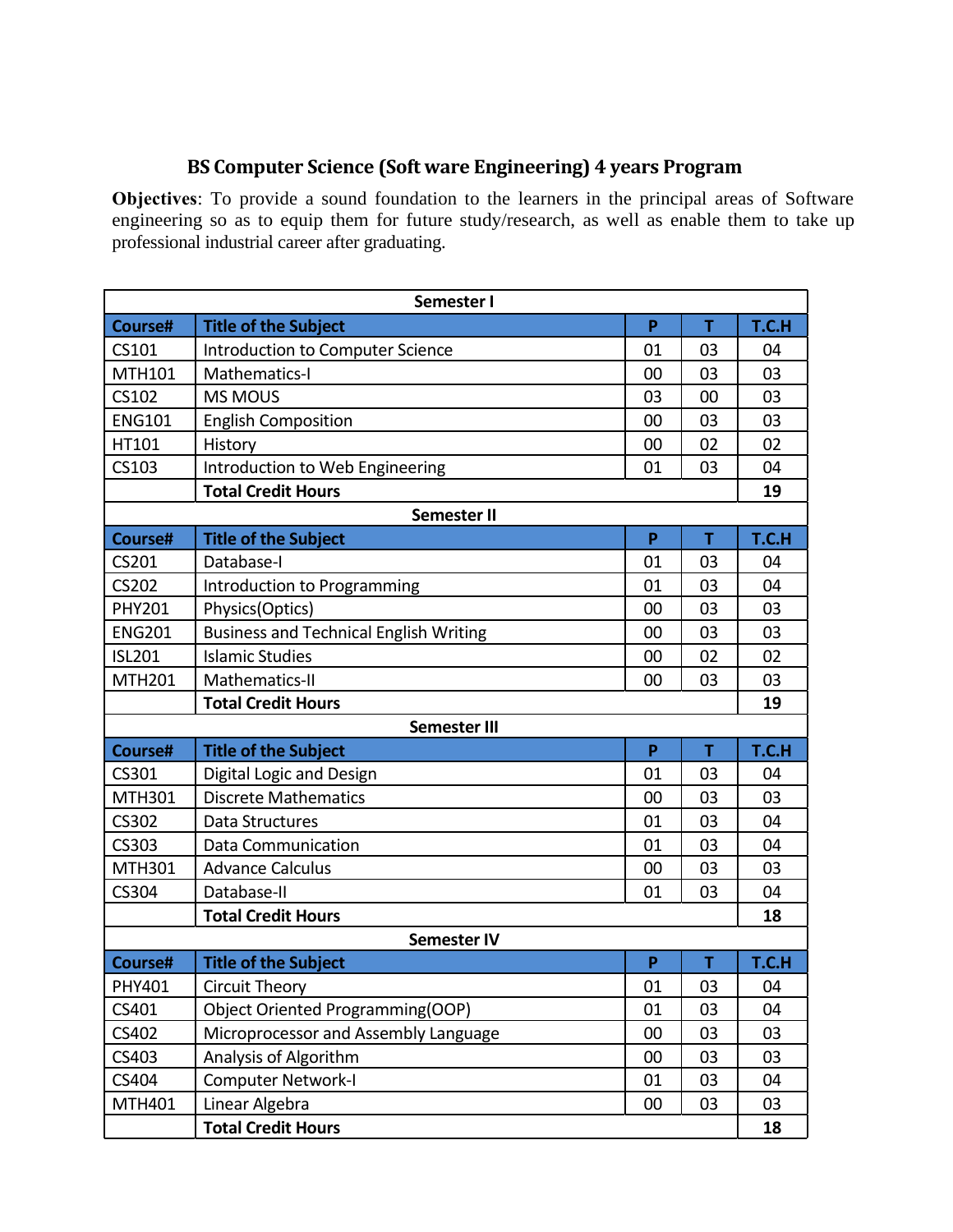| <b>Semester V</b>         |                                                 |    |    |       |  |
|---------------------------|-------------------------------------------------|----|----|-------|--|
| Course#                   | <b>Title of the Subject</b>                     | P  | T  | T.C.H |  |
| CS501                     | Theory of Automata and Formal Languages         | 00 | 03 | 03    |  |
| <b>CS502</b>              | <b>E-Commerce Applications and Technologies</b> | 01 | 03 | 04    |  |
| CS503                     | <b>Computer Architecture</b>                    | 00 | 03 | 03    |  |
| CS504                     | Software Engineering-I                          | 00 | 03 | 03    |  |
| <b>CS505</b>              | <b>Computer Network-II</b>                      | 01 | 03 | 04    |  |
| <b>CS506</b>              | Advance Database Management System              | 01 | 03 | 04    |  |
|                           | <b>Total Credit Hours</b>                       |    |    | 21    |  |
|                           | <b>Semester VI</b>                              |    |    |       |  |
| Course#                   | <b>Title of the Subject</b>                     | P  | T  | T.C.H |  |
| CS601                     | <b>Operating System</b>                         | 01 | 03 | 04    |  |
| CS602                     | <b>Compiler Construction</b>                    | 00 | 03 | 03    |  |
| CS603                     | <b>Visual Programming-I</b>                     | 01 | 03 | 04    |  |
| CS604                     | Software Engineering-II                         | 00 | 03 | 03    |  |
| STA601                    | <b>Statistic and Probability</b>                | 00 | 03 | 03    |  |
| <b>CS605</b>              | <b>Computer Graphics</b>                        | 01 | 03 | 04    |  |
| <b>Total Credit Hours</b> |                                                 |    |    |       |  |
|                           | <b>Semester VII</b>                             |    |    |       |  |
| Course#                   | <b>Title of the Subject</b>                     | P  | T  | T.C.H |  |
| CS701                     | <b>Visual Programming-II</b>                    | 01 | 03 | 04    |  |
| CS702                     | Web Design and Development                      | 01 | 03 | 04    |  |
| CS703                     | Elective-I                                      | 00 | 03 | 03    |  |
| CS704                     | <b>Network Security</b>                         | 00 | 03 | 03    |  |
| CS705                     | Software Project-I                              | 00 | 03 | 03    |  |
|                           | <b>Total Credit Hours</b>                       |    |    | 17    |  |
|                           | <b>Semester VIII</b>                            |    |    |       |  |
| Course#                   | <b>Title of the Subject</b>                     | P  | T  | T.C.H |  |
| CS801                     | Software Project Management                     | 00 | 03 | 03    |  |
| <b>CS802</b>              | Artificial Intelligence                         | 00 | 03 | 03    |  |
| <b>CS803</b>              | <b>Wireless Networks</b>                        | 01 | 03 | 04    |  |
| <b>CS804</b>              | Elective-II                                     | 00 | 03 | 03    |  |
| <b>CS805</b>              | Software Project-II                             | 00 | 03 | 03    |  |
| <b>Total Credit Hours</b> |                                                 |    |    | 16    |  |

**Note:** 

1. Only those elective courses will be offered whose teaching staff will be available.

2. Students can select any of the two offered elective courses of their choice.

3. Only those elective courses will be offered whose students' strength will be 15 or above.

4. The courses and semester plan can be modified subject to the decision of board of studies.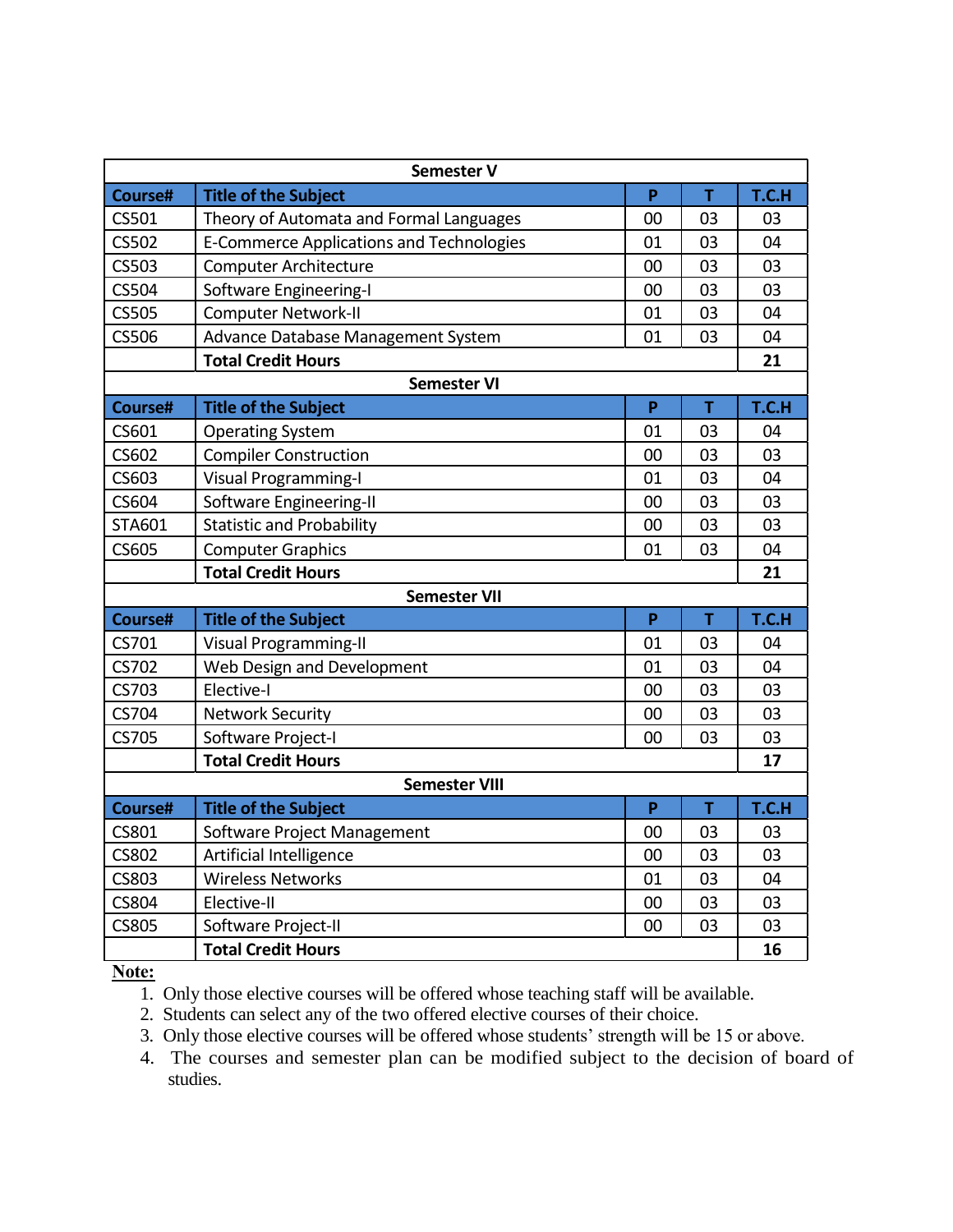| S. No | <b>C.Code</b> | <b>Subject Name</b>               | <b>Pre-Requisite</b>                                                                                                                                 |
|-------|---------------|-----------------------------------|------------------------------------------------------------------------------------------------------------------------------------------------------|
| 01    | 703           | <b>Signal And Systems</b>         | CS301:Digital Electronics                                                                                                                            |
| 02    | 703           | Data Warehousing                  | CS201: Database-I,<br>CS304: Database-II,<br>CS506: Advance Database Systems                                                                         |
| 03    | 703           | <b>Advanced Operating Systems</b> | CS601: Operating System                                                                                                                              |
| 04    | 703           | Software Engineering using UML    | CS504:Software Engineering-I<br>CS506:Software Engineering-II                                                                                        |
| 05    | 703           | Database Administration           | CS201: Database-I,<br>CS304: Database-II,<br>CS506: Advance Database Systems                                                                         |
| 06    | 703           | Management Information System     | CS101: Introduction to Computer<br>Science                                                                                                           |
| 07    | 703           | <b>Telecommunication System</b>   | CS303: Data Communication,<br>CS404: Computer Network-I,<br>CS505: Computer Network-II<br>CS704: Network Security<br><b>CS803: Wireless Networks</b> |
| 08    |               | PHY701 Electronics                | CS301: Digital Logic and Design<br>PHY401: Circuit Theory                                                                                            |

#### **Table 01: Elective-I subject should be chosen from the below Subjects Lists**

#### **Table 02: Elective-II Subject should be chosen from the below Subjects List:**

| S.No | <b>C.Code</b> | <b>Subject Name</b>              | <b>Pre-Requisite</b>               |
|------|---------------|----------------------------------|------------------------------------|
| 01   | 804           | <b>Digital Signal Processing</b> | CS301:Signal And System,           |
|      |               |                                  | <b>CS301:Digital Electronics</b>   |
| 02   | 804           | Data Mining                      | CS705: Data Warehousing            |
|      |               |                                  | CS201: Database-I,                 |
|      |               |                                  | CS304: Database-II,                |
|      |               |                                  | CS506: Advance Database Systems    |
| 03   | 804           | UNIX operating system            | CS705: Advance Operating System    |
|      |               |                                  | <b>CS601: Operating System</b>     |
| 04   | 804           | Advance Java Technologies (J2EE) | CS201: Introduction to Programming |
|      |               |                                  | CS401:Object Oriented Programming  |
|      |               |                                  | (OOP)                              |
|      |               |                                  | CS504: Software Engineering-I      |
|      |               |                                  | CS604: Software Engineering-II     |
|      |               |                                  | CS701: Visual Programming-II       |
| 05   | 804           | <b>Expert Systems</b>            | CS802: Artificial Intelligence     |
| 06   | 804           | Distributed Computing            | CS705: Advance Operating System    |
|      |               |                                  | CS601: Operating System            |
|      |               |                                  |                                    |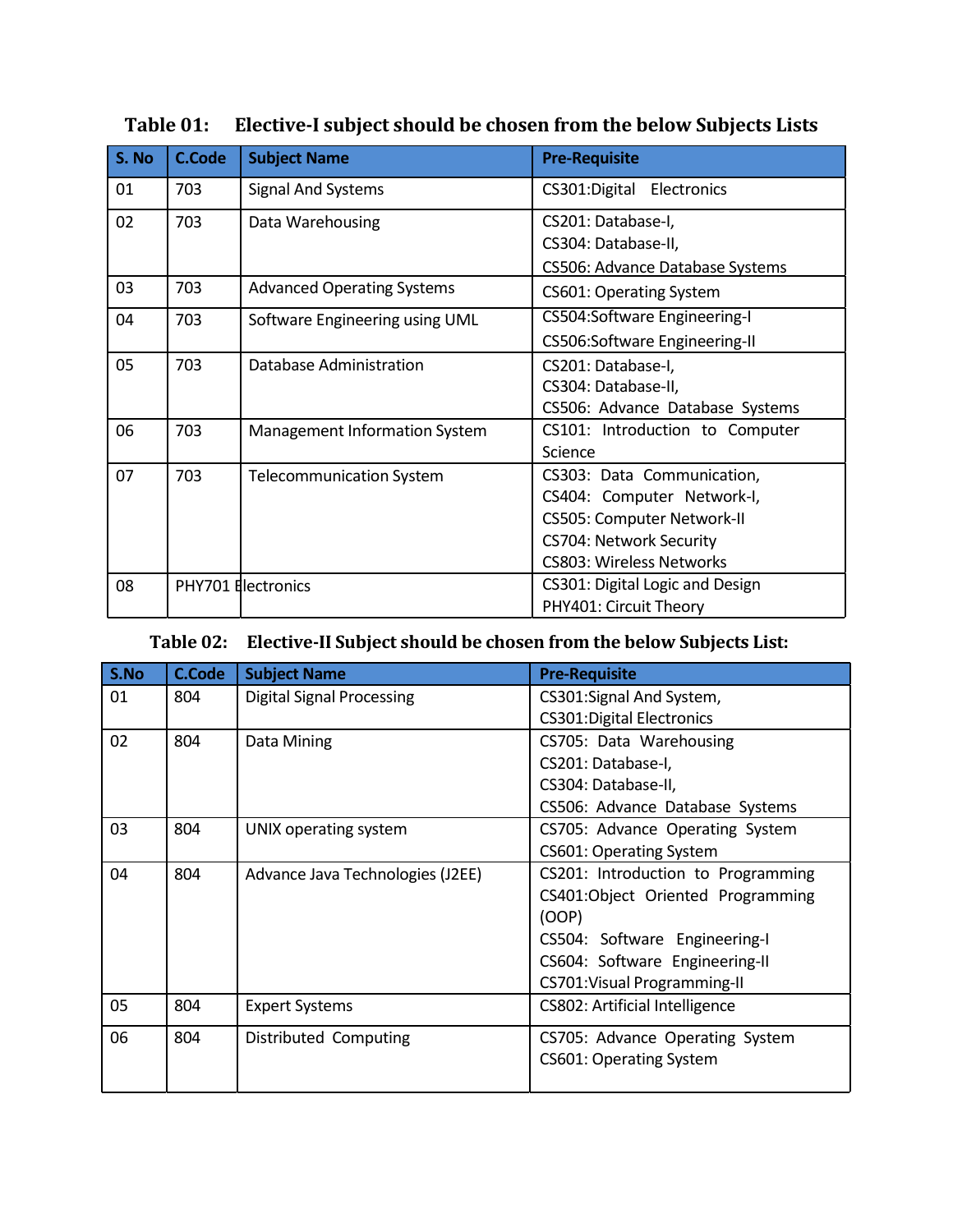| Table. 03 List of Courses and Its Pre-Requisites and the credit hours of each Course |                                                           |                                                                                                       |       |
|--------------------------------------------------------------------------------------|-----------------------------------------------------------|-------------------------------------------------------------------------------------------------------|-------|
| Course#                                                                              | <b>Title of Course</b>                                    | <b>Titles of Pre-Requisite Courses</b>                                                                | T.C.H |
| CS101                                                                                | Introduction to Computer<br>Science                       | None                                                                                                  | 04    |
| MTH101                                                                               | Mathematics-I                                             | None                                                                                                  | 03    |
| CS102                                                                                | <b>MS MOUS</b>                                            | <b>CS101: Introduction To Computer Science</b>                                                        | 03    |
| <b>ENG101</b>                                                                        | <b>English Composition</b>                                | None                                                                                                  | 03    |
| HT101                                                                                | History                                                   | None                                                                                                  | 02    |
| CS103                                                                                | Introduction to Web Engineering                           | <b>CS101: Introduction To Computer Science</b>                                                        | 04    |
| CS201                                                                                | Database-I                                                | <b>CS302: Data Structures</b>                                                                         | 04    |
| <b>CS202</b>                                                                         | Introduction to Programming                               | CS101: Introduction To Computer Science                                                               | 04    |
| <b>PHY201</b>                                                                        | Physics(Optics)                                           | None                                                                                                  | 03    |
| <b>ENG201</b>                                                                        | <b>Business and Technical English</b><br>Writing          | <b>ENG101: English Composition</b>                                                                    | 03    |
| <b>ISL201</b>                                                                        | <b>Islamic Studies</b>                                    | None                                                                                                  | 02    |
| <b>MTH201</b>                                                                        | Mathematics-II                                            | MTH101: Mathematics-I                                                                                 | 03    |
| CS301                                                                                | Digital Logic and Design                                  | CS101: Introduction To Computer Science                                                               | 04    |
| MTH301                                                                               | <b>Discrete Mathematics</b>                               | <b>CS101: Introduction To Computer Science</b>                                                        | 03    |
| CS302                                                                                | Data Structures                                           | CS202: Introduction to Programming                                                                    | 04    |
| CS303                                                                                | <b>Data Communication</b>                                 | CS101: Introduction to Computer Science                                                               | 04    |
| MTH301                                                                               | <b>Advance Calculus</b>                                   | MTH101: Mathematics-I<br>MTH201: Mathematics-II                                                       | 03    |
| CS304                                                                                | Database-II                                               | CS201: Database-I                                                                                     | 04    |
| PHY401                                                                               | Circuit Theory                                            | CS301: Digital Logic and Design<br>PHY201: Physics(Optics)                                            | 04    |
| CS401                                                                                | <b>Object Oriented</b><br>Programming(OOP)                | CS202: Introduction to Programming<br>CS302: Data Structures                                          | 04    |
| CS402                                                                                | Microprocessor and Assembly<br>Language                   | CS301: Digital Logic and Design<br><b>CS101: Introduction to Computer Science</b>                     | 03    |
| CS403                                                                                | Analysis of Algorithm                                     | MTH301: Discrete Mathematics<br>CS302: Data Structures<br>CS401: Object Oriented Programming<br>(OOP) | 03    |
| CS404                                                                                | Computer Network-I                                        | CS303: Data Communication                                                                             | 04    |
| MTH401                                                                               | Linear Algebra                                            | MTH101: Mathematics-I<br>MTH201: Mathematics-II,<br>MTH301: Advance Calculus                          | 03    |
| CS501                                                                                | Theory of Automata and Formal<br>Languages                | None                                                                                                  | 03    |
| CS502                                                                                | <b>E-Commerce Applications and</b><br><b>Technologies</b> | CS103: Introduction to Web Engineering                                                                | 04    |
| CS503                                                                                | <b>Computer Architecture</b>                              | CS301: Digital Logic and Design<br>CS402: Microprocessor and Assembly<br>Language                     | 03    |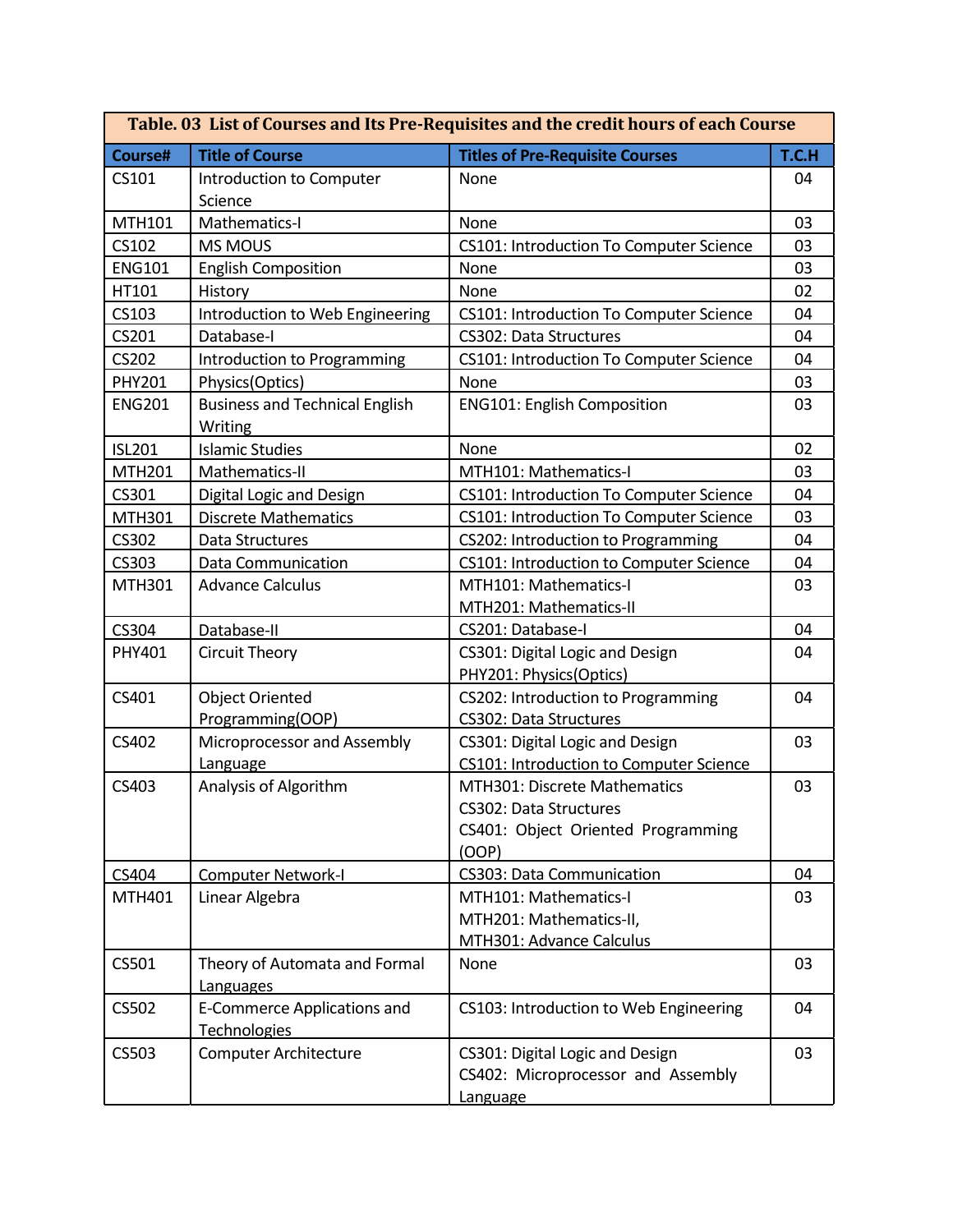| Course#       | <b>Title of Course</b>           | <b>Titles of Pre-Requisite Courses</b> | T.C.H |
|---------------|----------------------------------|----------------------------------------|-------|
| <b>CS 504</b> | Software Engineering-I           | CS202: Introduction to Programming     | 03    |
| <b>CS 505</b> | <b>Computer Network-II</b>       | <b>CS303: Data Communication</b>       |       |
|               |                                  | CS404: Computer Network-I              |       |
| CS 506        | Advance Database Management      | CS201: Database-I,                     | 04    |
|               | System                           | CS304: Database-II                     |       |
| CS 601        | <b>Operating System</b>          | <b>CS302:Data Structures</b>           | 04    |
| CS 602        | <b>Compiler Construction</b>     | CS202: Introduction to Programming     | 03    |
|               |                                  | CS501: Theory of Automata and Formal   |       |
|               |                                  | Languages                              |       |
| CS603         | <b>Visual Programming-I</b>      | CS401: Object Oriented Programming     | 04    |
|               |                                  | (OOP)                                  |       |
| CS604         | Software Engineering-II          | CS202: Introduction to Programming     | 03    |
|               |                                  | CS302: Data Structures                 |       |
| STA601        | <b>Statistic and Probability</b> | None                                   | 03    |
| CS605         | <b>Computer Graphics</b>         | CS202: Introduction to Programming     | 04    |
| CS701         | <b>Visual Programming-II</b>     | CS401: Object Oriented Programming     | 04    |
|               |                                  | (OOP)                                  |       |
| CS702         | Web Design and Development       | CS103: Introduction to Web Engineering | 04    |
|               |                                  | CS502: E-Commerce Applications and     |       |
|               |                                  | Technologies                           |       |
| CS703         | Elective-I                       | See Table No 01                        | 03    |
| CS704         | <b>Network Security</b>          | CS303:Data Communication               | 03    |
|               |                                  | CS404: Computer Networks-1             |       |
|               |                                  | CS505:Computer Networks-II             |       |
| <b>CS705</b>  | Software Project-I               | All the concepts of Computer Science   | 03    |
| CS801         | Software Project Management      | CS504: Software Engineering-I,         | 03    |
|               |                                  | CS604: Software Engineering-II         |       |
| <b>CS802</b>  | Artificial Intelligence          | CS202: Introduction to Programming     | 03    |
|               |                                  | CS403: Analysis of Algorithm           |       |
| <b>CS803</b>  | <b>Wireless Networks</b>         | CS303:Data Communication               | 04    |
|               |                                  | CS404: Computer Networks-1             |       |
|               |                                  | CS505:Computer Networks-II             |       |
| <b>CS804</b>  | Elective-II                      | See Table No.02                        | 03    |
| <b>CS805</b>  | Software Project-II              | All the Concepts of Computer Science   | 03    |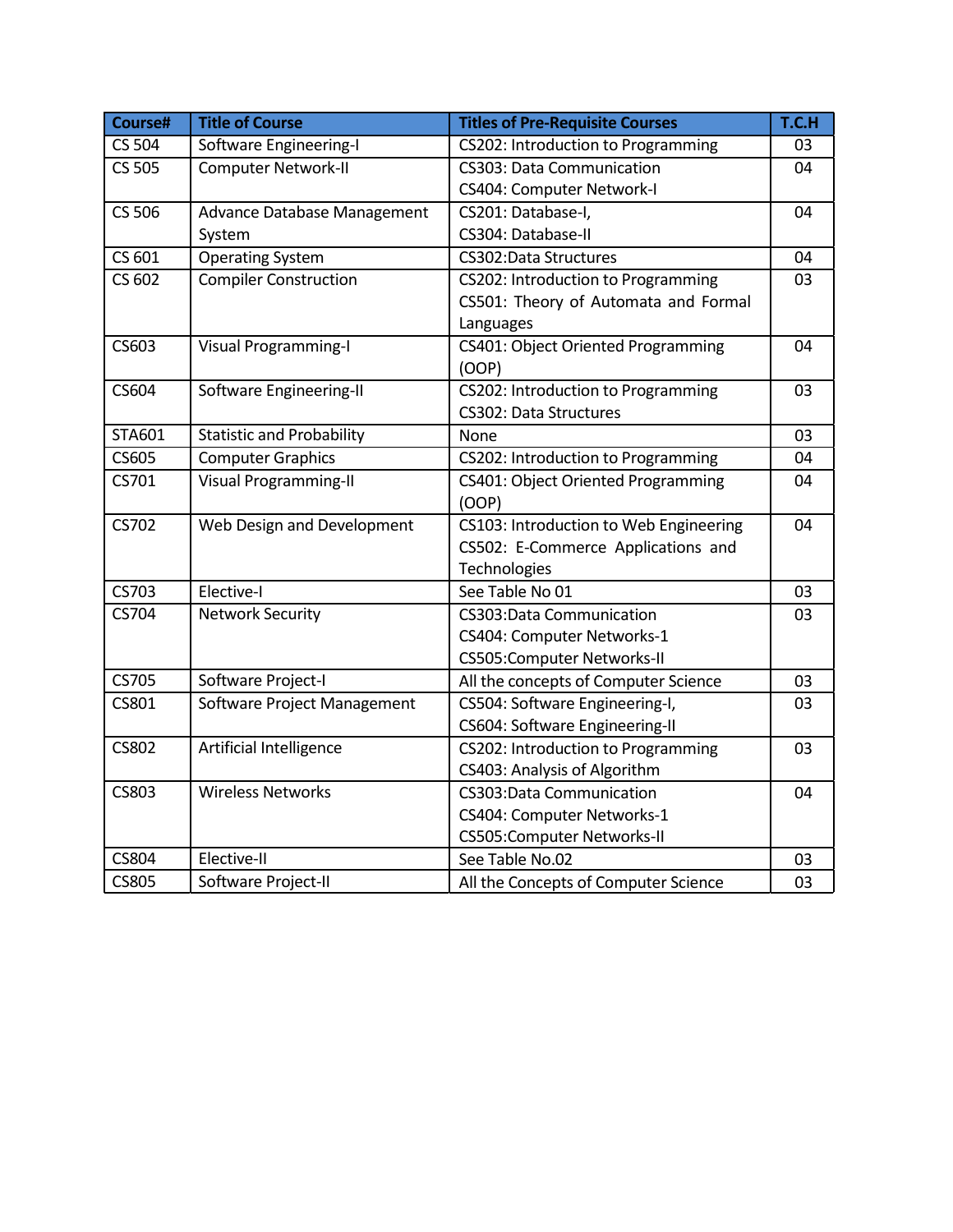## Computer Science Courses

| Table 04<br><b>Compulsory subjects of Computer Science</b> |                                                               |                  |
|------------------------------------------------------------|---------------------------------------------------------------|------------------|
| S.No.                                                      | <b>Title of the Subjects</b>                                  | <b>T/Credits</b> |
| 1.                                                         | Introduction to Computer Science                              | 04               |
| $\overline{2}$ .                                           | <b>MS MOUS</b>                                                | 03               |
| 3.                                                         | Introduction to Web Engineering                               | 04               |
| 4.                                                         | Database-I                                                    | 04               |
| 5.                                                         | Introduction to Programming                                   | 04               |
| 6.                                                         | Digital Logic and Design                                      | 04               |
| 7.                                                         | Data Structure                                                | 04               |
| 8.                                                         | Database-II                                                   | 04               |
| 9.                                                         | <b>Data Communication</b>                                     | 04               |
| 10.                                                        | Object Oriented Programming(OOP)                              | 04               |
| 11.                                                        | Microprocessor and Assembly Language                          | 03               |
| 12.                                                        | Analysis of Algorithm                                         | 03               |
| 13.                                                        | <b>Computer Network-I</b>                                     | 04               |
| 14.                                                        | Theory of Automata and Formal Languages                       | 03               |
| 15.                                                        | <b>E-Commerce Applications and Technologies</b>               | 04               |
| 16.                                                        | <b>Computer Architecture</b>                                  | 03               |
| 17.                                                        | Software Engineering-I                                        | 03               |
| 18.                                                        | Computer Network-II                                           | 04               |
| 19.                                                        | Advance Database Management System                            | 04               |
| 20.                                                        | <b>Operating System</b>                                       | 04               |
| 21.                                                        | <b>Compiler Construction</b>                                  | 03               |
| 22.                                                        | <b>Visual Programming-I</b>                                   | 04               |
| 23.                                                        | Software Engineering-II                                       | 03               |
| 24.                                                        | <b>Computer Graphics</b>                                      | 04               |
| 25.                                                        | <b>Visual Programming-II</b>                                  | 04               |
| 26                                                         | Web Design and Development                                    | 04               |
| 27                                                         | Elective-I                                                    | 03               |
| 28                                                         | <b>Network Security</b>                                       | 03               |
| 29                                                         | Software Project-I                                            | 03               |
| 30                                                         | Software Project Management                                   | 03               |
| 31                                                         | Artificial Intelligence                                       | 03               |
| 32                                                         | <b>Wireless Networks</b>                                      | 04               |
| 33                                                         | Elective-II                                                   | 03               |
| 34                                                         | Software Project-II                                           | 03               |
|                                                            | <b>Total Cred. Hrs of Computer Science Compulsory Courses</b> | 121              |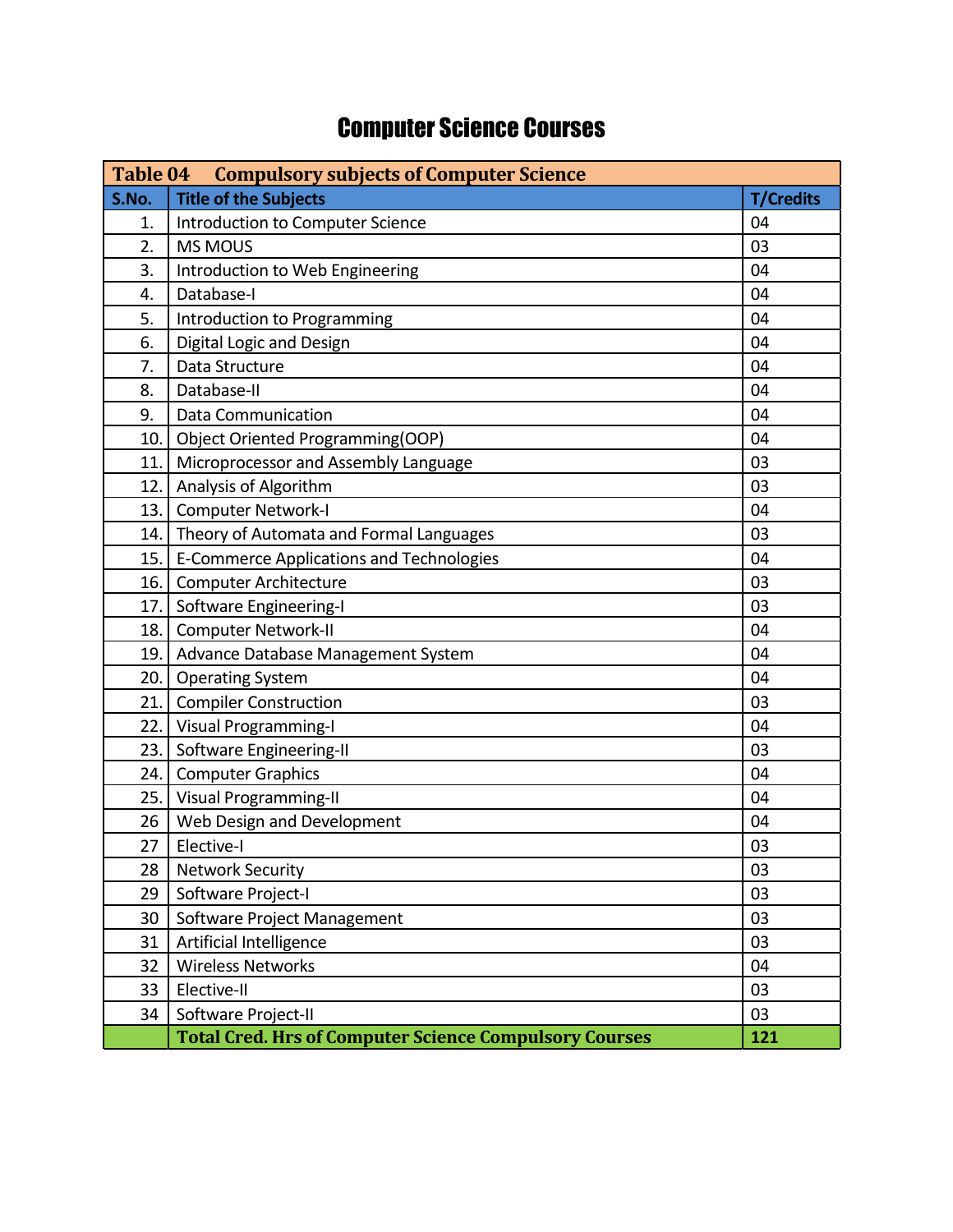| Table 05. Elective subjects of Computer Sciences 03 credit hours each in<br><b>Semester 07 and in Semester 09</b> |                                                               |                  |  |
|-------------------------------------------------------------------------------------------------------------------|---------------------------------------------------------------|------------------|--|
| S.No.                                                                                                             | <b>Title of the Subjects</b>                                  | <b>T/Credits</b> |  |
| 01                                                                                                                | <b>Signal And Systems</b>                                     | 03               |  |
| 02                                                                                                                | Data Warehousing                                              | 03               |  |
| 03                                                                                                                | <b>Advanced Operating Systems</b>                             | 03               |  |
| 04                                                                                                                | Software Engineering using UML                                | 03               |  |
| 05                                                                                                                | Database Administration                                       | 03               |  |
| 06                                                                                                                | Management Information System                                 | 03               |  |
| 07                                                                                                                | <b>Telecommunication System</b>                               | 03               |  |
| 08                                                                                                                | <b>Digital Signal Processing</b>                              | 03               |  |
| 09                                                                                                                | Data Mining                                                   | 03               |  |
| 10                                                                                                                | UNIX operating system                                         | 03               |  |
| 11                                                                                                                | Advance Java Technologies (J2EE)                              | 03               |  |
| 12                                                                                                                | <b>Expert Systems</b>                                         | 03               |  |
| 13                                                                                                                | Distributed Computing                                         | 03               |  |
|                                                                                                                   | <b>Total Cred. Hrs of Computer Science Compulsory Courses</b> | 06               |  |

### Mathematics Courses

| S.NO             | <b>Title of the Courses</b>                   | <b>T/Credits</b> |
|------------------|-----------------------------------------------|------------------|
| $\mathbf{1}$ .   | Mathematics-I                                 | 03               |
| 2.               | Mathematics-II                                | 03               |
| $\overline{3}$ . | <b>Discrete Mathematics</b>                   | 03               |
| 4.               | <b>Advance Calculus</b>                       | 03               |
| 5.               | Linear Algebra                                | 03               |
| 6.               | <b>Statistics &amp; Probability</b>           | 03               |
|                  | <b>Total Cred. Hrs of Mathematics courses</b> | 18               |